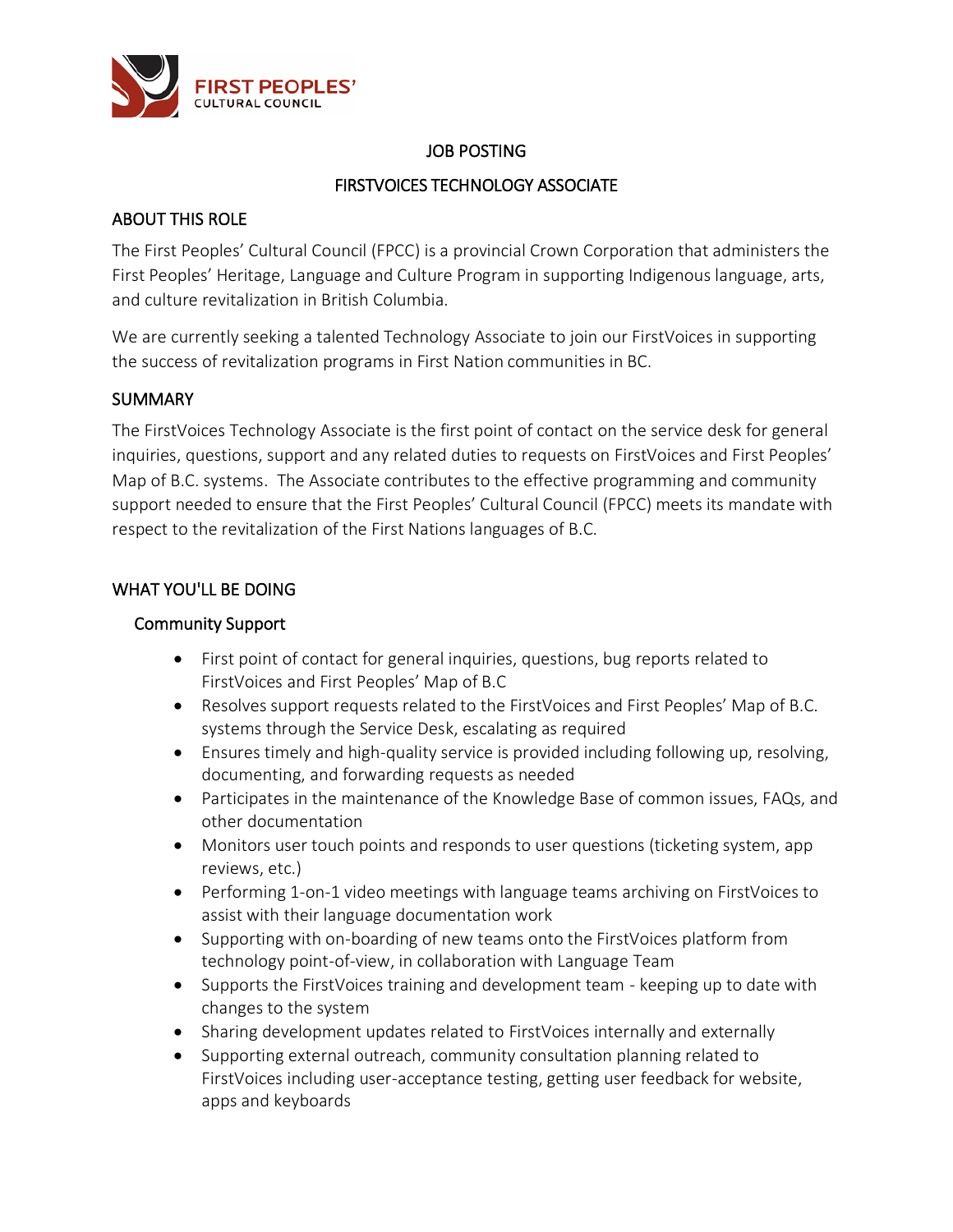

- Provides some administration and research work related to FirstVoices and First Peoples' Map of B.C.
- Participation as needed in conferences and other events
- Performs other related duties as require

### Development, Special Projects, and Supplemental Technology

- Assists the development team in conceptualizing and planning new features
- Provides data manipulation work on FirstVoices and Maps to ensure language and mapping data is properly structured and captured
- Provides quality assurance (QA) work related to FirstVoices, apps, keyboards, and First Peoples' Map of B.C

## QUALIFICATIONS

### Education, Training and Experience

- Certificate or diploma focused on a technology related field, linguistics, Indigenous studies, language and culture, education, or communications
- Combination of equivalent education, training, or experience in related fields, supplemented by at least two years of related experience may be considered
- Minimum of 1+ years or recent experience providing customer support, coaching, instructing, or helping end users to understand and use computer hardware and software
- Experience researching and troubleshooting software to provide support to users
- Experience using a help desk tools such as Jira Service Desk, ZenDesk considered an asset
- Working knowledge of web technology, including general knowledge of how web pages, browsers, and servers work
- Preference may be given to applicants with experience working with a Content Management System (CMS), e.g., WordPress or a similar system to FirstVoices

### Skills and Abilities

- Demonstrated experience handling multiple competing priorities in a fast-paced environment
- Demonstrated experience providing high-quality, respectful support and guidance to peers, communities, and stakeholders
- Outstanding organizational skills and attention to detail things don't get lost, missed or forgotten when you are around
- A drive to learn and resolve issues independently or as part of a team
- Strong written and verbal communication skills, as well as listening skills